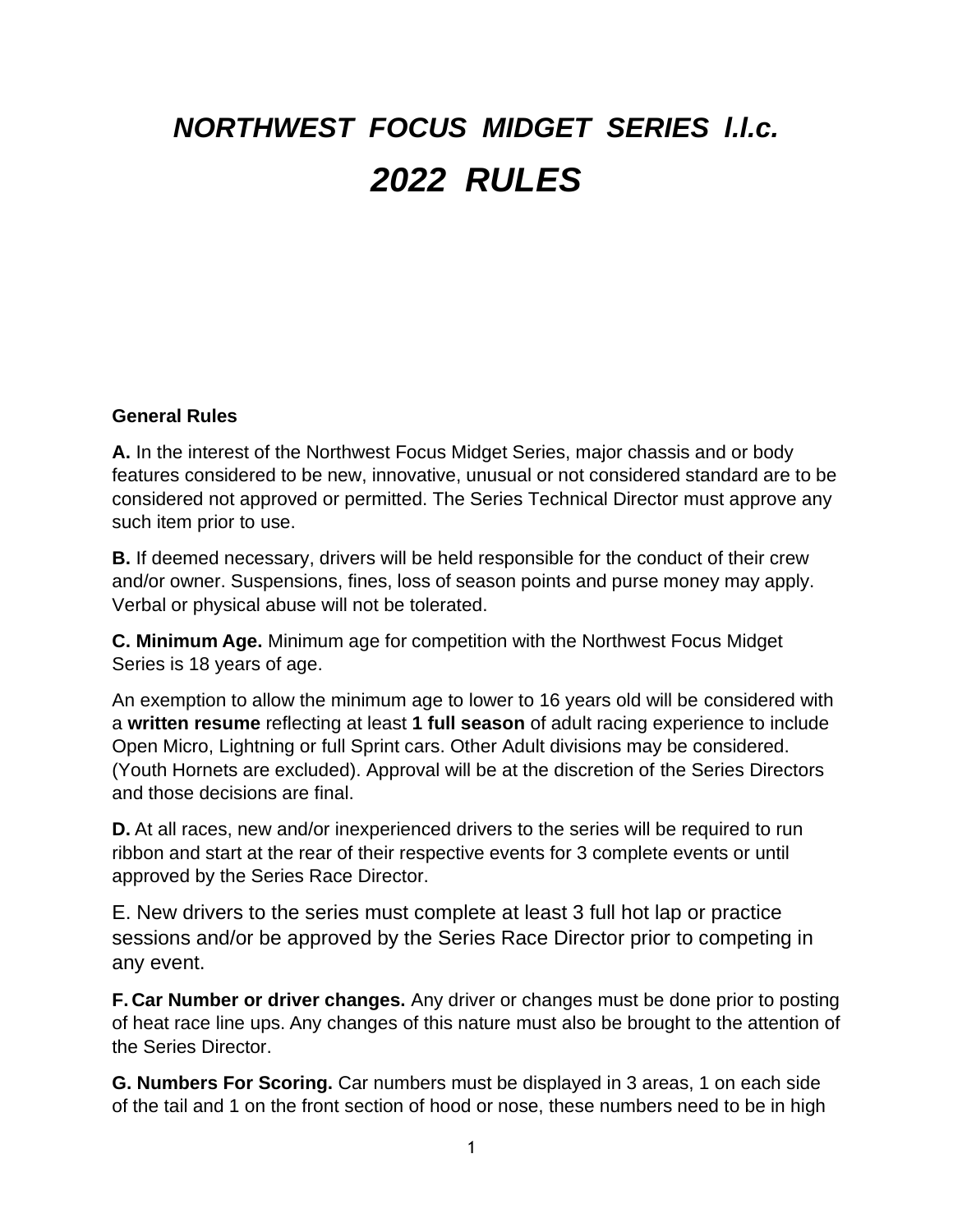contrast. Note: Scorers and officials need to be able to identify the numbers on the cars from a long distance.

## **H. ROOKIES.**

Rookies will be required to carry a rookie ribbon and start at the rear of their respective events for 3 races or until approved by the Series Director.

Rookies are defined as drivers who have no prior race experience at this or higher level. (Race Director discretion)

## NORTHWEST FOCUS MIDGET SERIES SUMMER CHALLENGE SERIES **ASHLEY BERGMAN ROOKIE OF THE YEAR PROGRAM**

To be eligible a driver must:

**A** Submit his/her Declaration for Rookie of the Year form for approval by the Eligibility Panel by March 31st.

B Rookies are defined as drivers who have no prior race experience at this or higher level. (ELIGIBILITY PANEL DISCRETION).

C All applicants are required to declare **any** previous racing experience on the Eligibility Form for review by the Eligibility Panel.

**D** Have not competed in more than 5 previous Summer Challenge Series events.

**E** Have not previously won a Summer Challenge Series Feature Event.

**F** Compete in a minimum 60% Summer Challenge Series events for the season declared.

The Rookie of the Year will not be based solely in regard to on track performance. The Ashley Bergman Rookie of the Year will be selected using Peer voting at seasons end. The Ashley Bergman Rookie of the Year will be selected from the approved list of eligible Rookies.

The Rookie of the Year Panel will consist of the Series Director, Series Public Relations, The Defending Series Champion and the previous Series Rookie of the Year.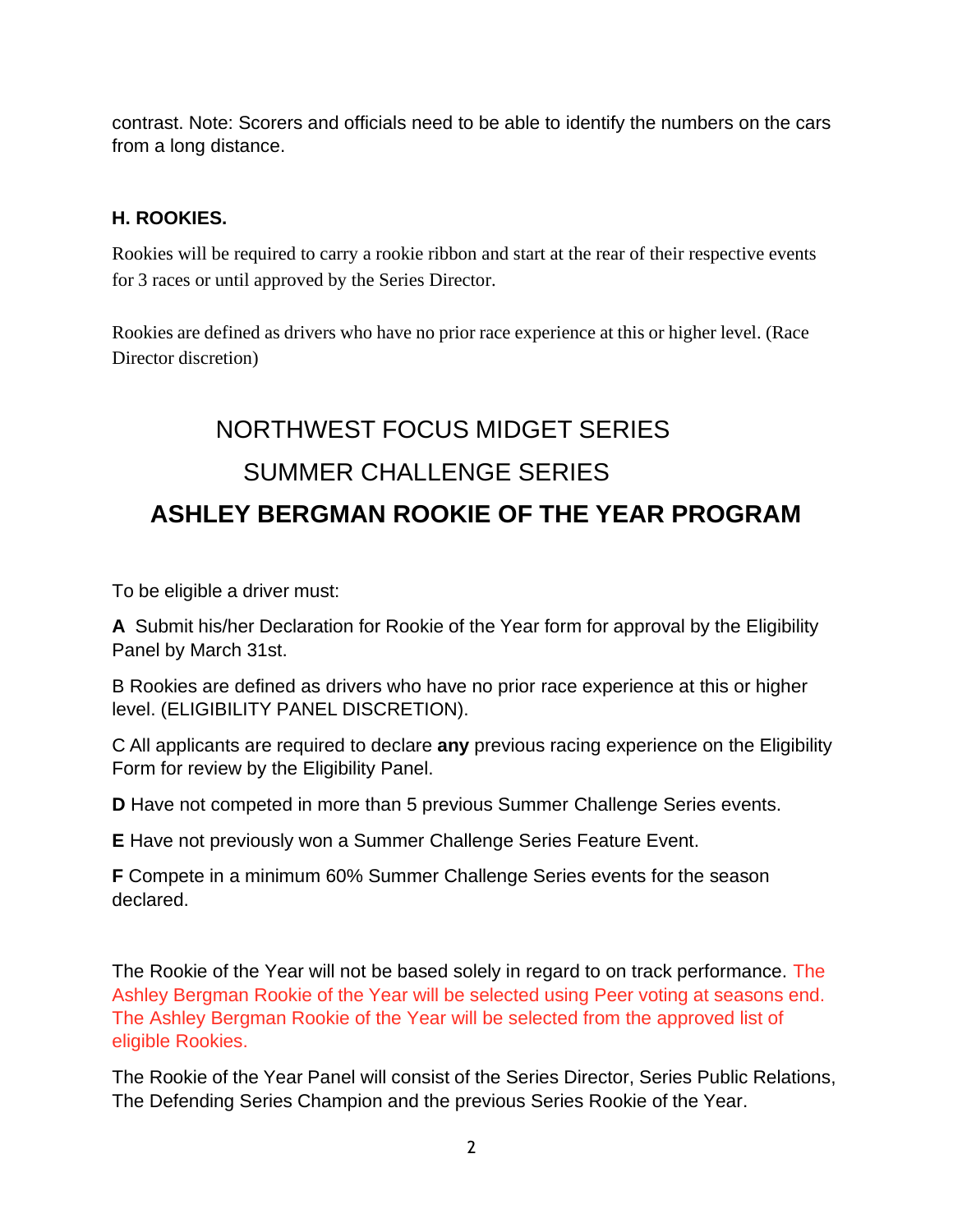Eligibility forms will be available from the Series Director.

## NORTHWEST FOCUS MIDGET SERIES SUMMER CHALLENGE SERIES **TOP ROOKIE**

A separate rookie driver standing's will be maintained based on Summer Challenge Series points for all APPROVED Rookie drivers. A drivers main event finish will be used to calculate Top Rookie points at each event. The highest finishing Rookie driver at each event will be awarded 20 points the 2nd highest finisher will be awarded 19 down through each rookie competing at that event. Rookie drivers not in attendance will not be awarded any Rookie points. Any Rookie driver who attends an event but fails to qualify will be awarded the lowest position of the attending Rookies.

## **Car Design and Construction**

All phases of design and construction are subject to the approval of the Technical Director. The Chief Steward and the Technical Director may exclude any car, design or construction, which they deem unsafe or not meeting the specifications, the spirit and/or the intentions of the rules contained herein.

#### **Dimensions and Weight**

A The wheelbase must be at least 66 inches and no more than 76 inches.

B The overall width will be a maximum of 65 inches, MEASURED SIDEWALL TO SIDEWALL.

C All cars must weigh a minimum of 1,140 lbs., including water, oil, fuel, and the driver with his/her personal equipment. Cars may be weighed prior to and/or following any event.

Additional bolt on weight must be mounted and fastened to the frame and or chassis in a secure manner. Weight must be mounted in an area between bottom frame rails, front and rear axles and no higher than mid rails at cockpit. All weight must be mounted within confines of frame. No weight may be added during yellow or red flag. NO BALLAST/WEIGHT IN FRONT AXLE.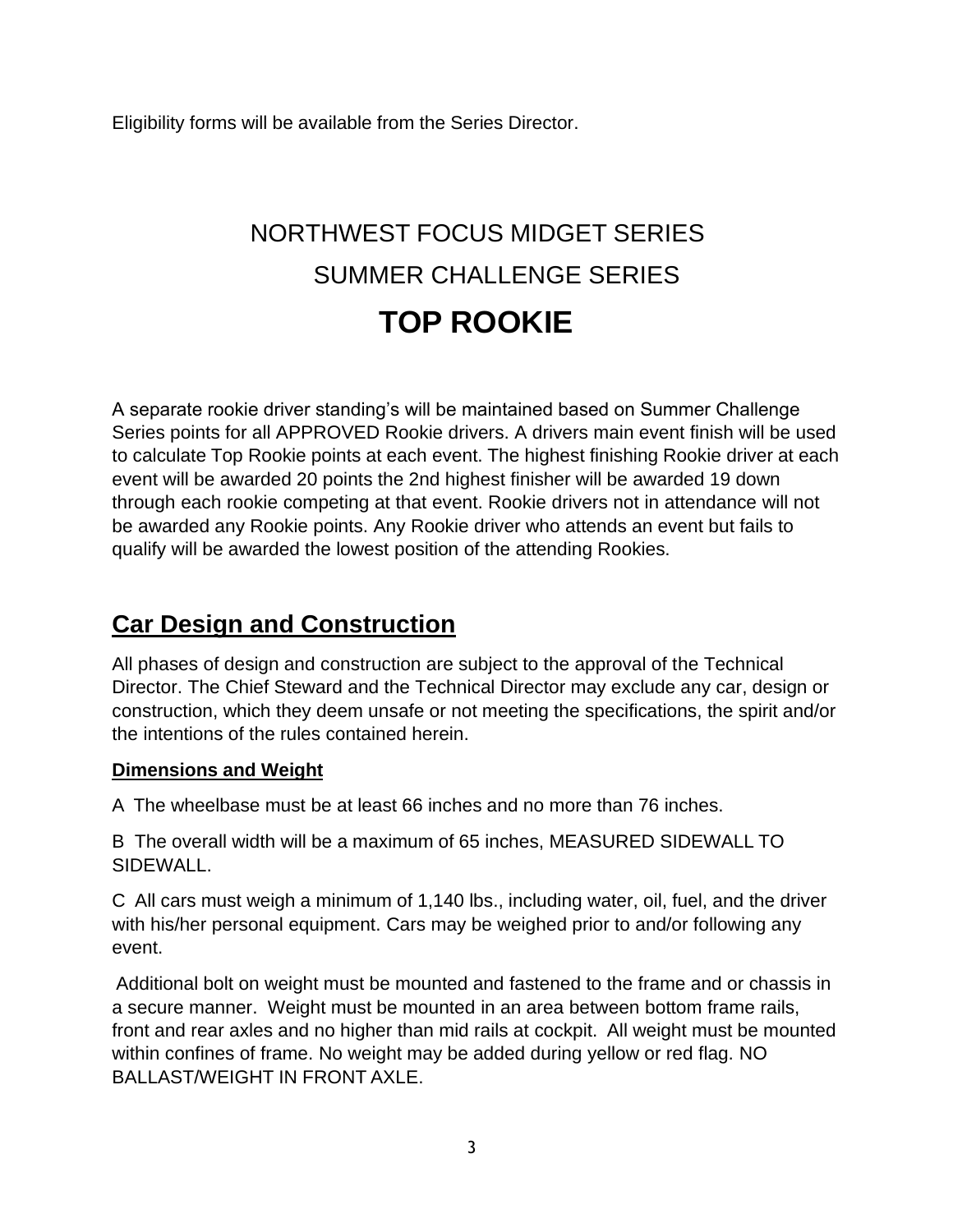#### **Car Construction / Body**

A All cars shall be rear drive only.

B Engine must be mounted on the centerline of the chassis and the crankshaft must be parallel to the bottom plane of the chassis. Engine inclination must be thirty degrees from vertical as measured form the vertical centerline of the cylinder bores.

C Only torque tube type drivelines, utilizing only one u-joint, will be allowed. The torque tube must be one solid piece, Torque tube hoop or strap mandatory. Highly recommended driveline containment system utilizing steel shield bolted to engine plate or containment blanket to cover torque ball and u-joint.

D Radius rods may not be attached within the confines of the cockpit.

E The driver shall be seated directly behind the engine, The centerline of the seat back shall be no more than 1 inch off the center line of the roll cage when measured at the top of the seat back to the center line of the roll cage.

F Only standard type Midget Car bodies, tail tanks and hoods will be permitted, NO SQUARE BACK TYPE TAIL TANKS.

G It is suggested that a drawing be submitted to the technical director for approval prior to fabrication of any custom or homemade body panels.

H All body panels factory, custom or homemade must meet the rules or will not be allowed WITHOUT a grace period.

I The front part of the body, known as the nose assembly, shall not be wider than the parallel lines of the body and may not exceed the width of the frame. The nose assembly may not extend forward beyond the confines of the front bumper.

J The engine must be covered with a cowling or hood secured in place. The hood or cowling need not enclose the sides of the engine.

K A forward facing scoop, or ducting, supplying "force air induction" to the injection inlets is not permitted.

**L** Side panels covering the sides of the engine and/or vertical spill plates may not extend vertically past downtube. Any wicker or turn out may not extend past the frame rail vertical of down tubes or cage, rearward of back of cage or below the bottom frame rails.

M Right side cockpit body panels may be maximum of thirty-six (36) inches high as measured from the bottom frame tube at rear motor plate and projected rearward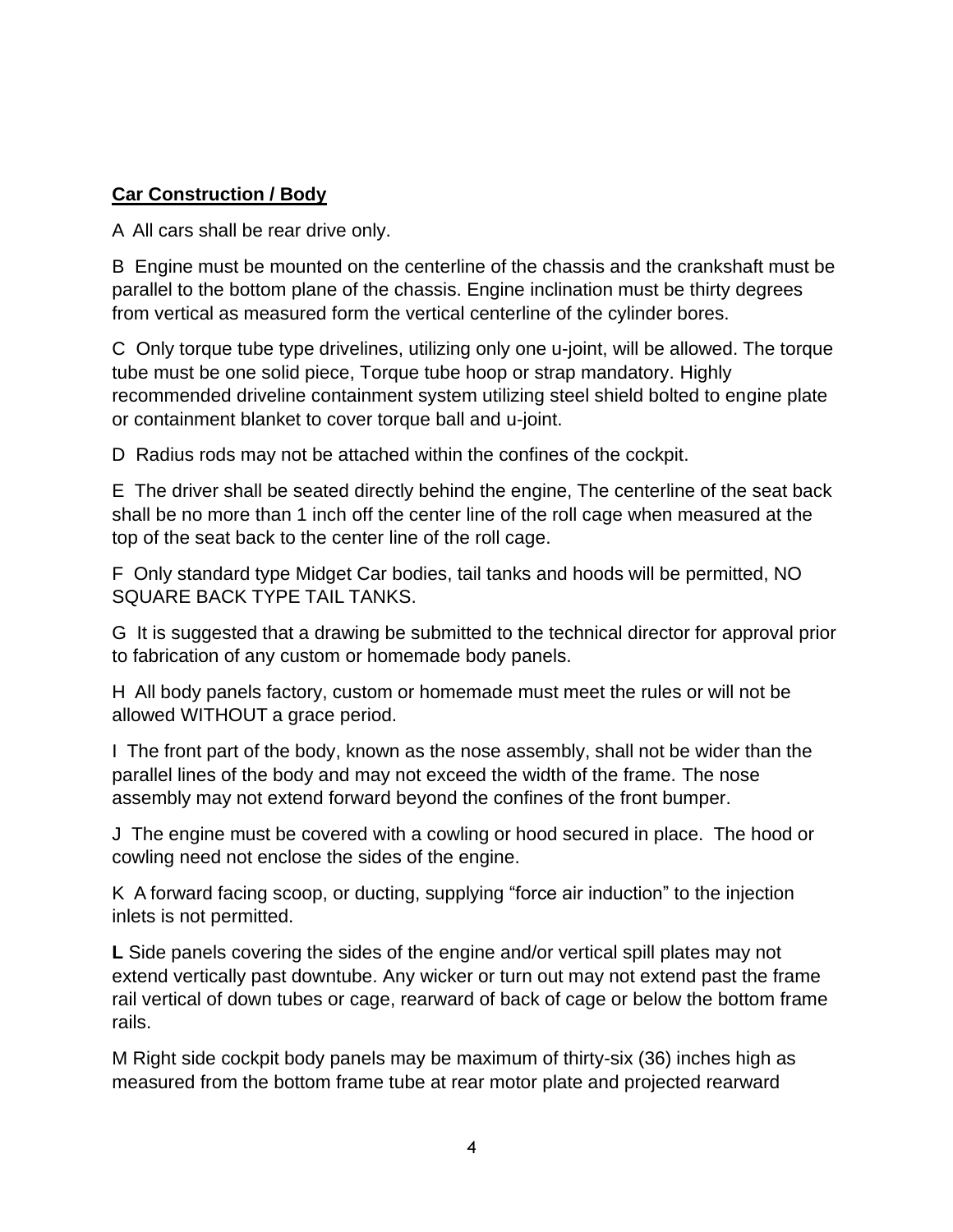twenty-three (23) inches. Right side cockpit opening must have a minimum opening of eight (8) inches vertical and twenty-three (23) inches horizontal.

N Left side cockpit body panels may be maximum of twenty-five (25) inches high as measured from the bottom frame tube at the motor plate and projected rearward twentythree (23) inches.

#### \*ATTENTION\*

EFFECTIVE JANUARY 1, 2023

Left side cockpit panels may be a maximum of thirty six (36) high as measured from the bottom frame tube at the rear motor plate and projected rearward twenty three (23) inches. Left side cockpit opening must have a minimum opening of eight (8) inches vertical and Twenty three (23) inches horizontal.

O Side visors on roll cage (body panel) will be allowed, they will be limited to eight (8) inches tall. Visors or panels that restrict driver's vision at the discretion of the Technical Director and will not be permitted.

P Sail panel may extend rearward to triangular bar at back of roll cage.

Q All paneling must not extend past edge of frame rails more than thickness of material.

R One (1") inch turnout allowed on all body and sail panel edges. (except sun visor and nerf bar panel).

S Side visors on roll cage will be allowed, must maintain 8" vertical and 23" horizontal opening on right side. The left side visor can be no larger than right.

T Only steel, aluminum, or carbon fiber driver floor (belly) pan are permitted (the driver floor pan must support driver weight when stood on). The bellypan may not extend rearward past the leading edge of the rear axle and must be flat from side to side without any aerodynamic aids. Horizontal panels may not extend below the plane of the underpan or fuel tank.

U Sun visors are limited to seven (7) inches in length from top to bottom, and may not be wider than the width of the cage, sun visors must be flat on both sides. For fan recognition, all teams are encouraged to place the drivers' name on their visors in large letters.

V Airfoils, wings, spoilers or other aerodynamic appendages will not be permitted. The Technical Director may have any panel or part removed which in their opinion is not within the spirit or intent of this rule.

W With the exception of suspension components, induction and/or exhaust systems and nerf bars, no accessory or component of the car may extend more than 6 inches from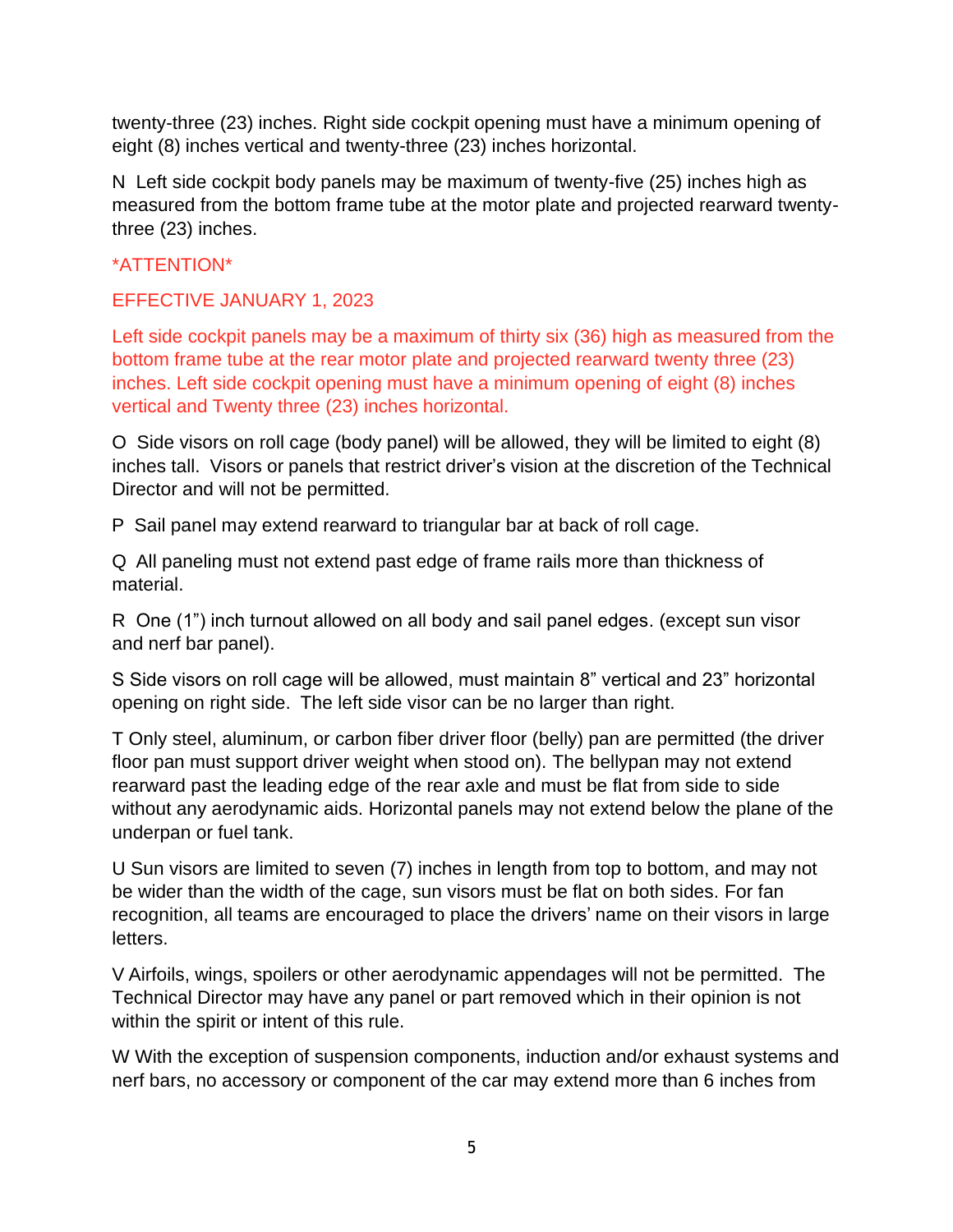the main frame tubes. Cylindrical oil tanks mounted outside the frame, behind the engine must be mounted as close to the frame as practical.

X Rear view mirrors are not permitted.

Y Carbon Fiber body panels are approved for use.

## **Roll Cage and Chassis**

A Frame and/or chassis must be constructed of 4130 normalized tubing.

B Roll Cage Construction cars constructed after 1/1/98, main uprights forming the roll cage must be minimum of 13/8 inches O.D. x .095 wall thickness 4130 normalized tubing.

C No water or oil coolers are to be placed above or beside the cockpit opening

## **Fueled System**

**A** SFI 28.1 certification fuel cells are recommended. Fuel tanks with bladders only. Fuel tanks shall retain the traditional shape, no square back shapes.

B The minimum capacity of the tank must be 18 U.S. gallons.

C All tanks must have a minimum of four mounts to the chassis.

D Fuel tanks may not be mounted to the chassis utilizing any portion of the access plates or the nut plates bonded into the fuel bladder.

## **Bumper / Nerf Bars**

A The car must be equipped with a rear bumper at all times.

B Front and rear bumpers, and nerf bars must be constructed of magnetic and or stainless steel (NO TITANIUM) tubing with a minimum O.D. of 7/8 inch and having a minimum wall thickness of .065 inch and a maximum wall thickness of 120 inch. A maximum of three horizontal and/or three vertical tubes are allowed in the construction of nerf bars.

C All cars must have a tubular front bumper extending forward no more than 21 inches from the leading edge of the front axle. Bumpers must be constructed so as not to cause a safety hazard.

D The right nerf bar cannot extend beyond the outside of the right rear tire.

#### **Steering and Suspension**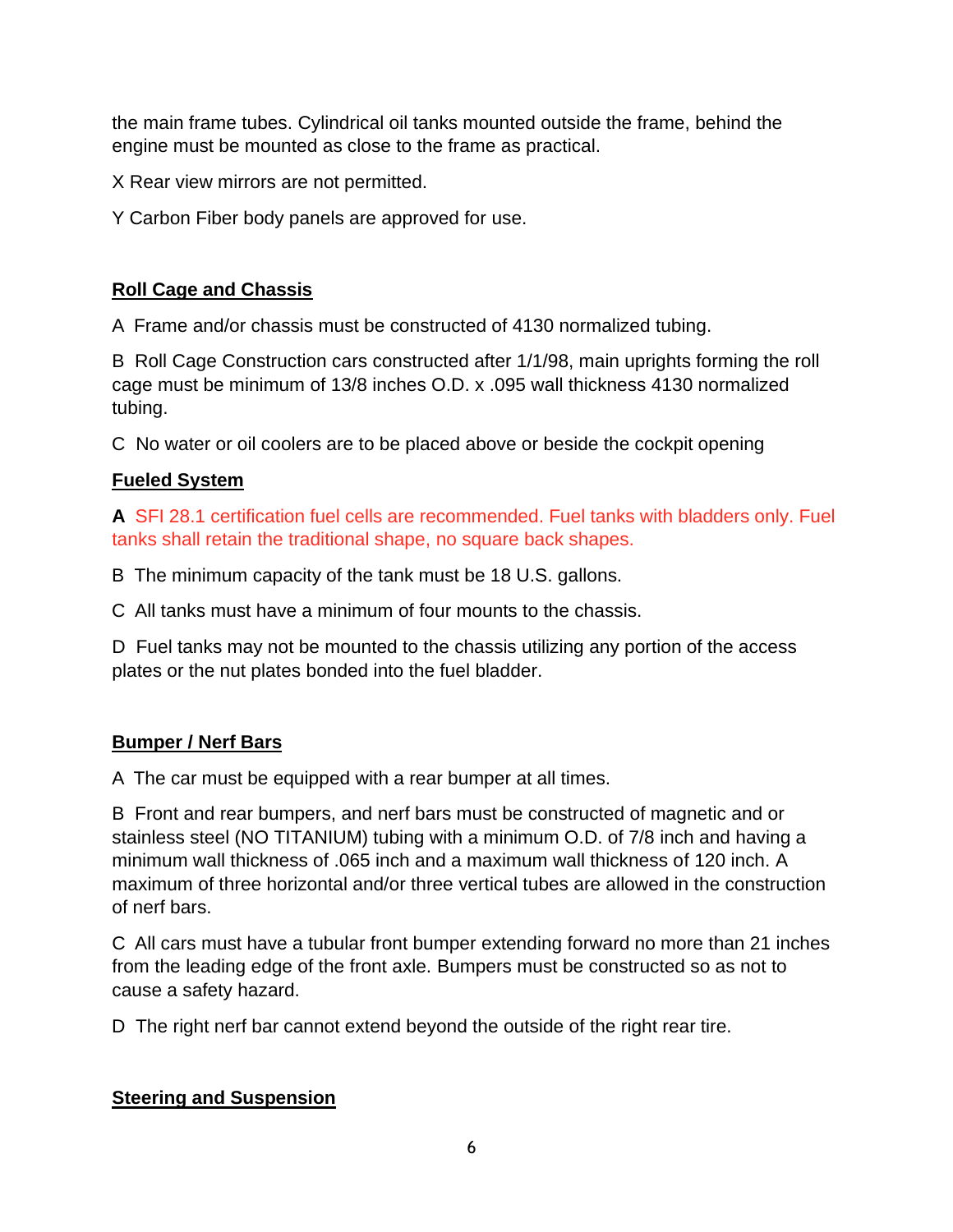A All cars to be left hand steering only.

B Quick release steering wheel mandatory.

C Welded aluminum or titanium suspension parts are prohibited exception of Jacobs ladder (Watts link).

D Drag link straps mandatory.

E No electronic weight, shock, sway bar or any suspension item adjuster.

F No electric power steering or power assist units of any kind will be allowed. Power steering must be standard belt drive.

G. STANDARD STEERING GEAR ONLY, NO RACK AND PINION.

H Shock absorbers must have all valve mechanisms housed in a single cylindrical unit. Shock absorbers may have only one adjustment and may be adjusted only by manual methods. Shock absorbers cannot operate or be adjusted electrically and cannot be adjusted from the cockpit.

I External adjustments only on all suspension, coil over, torsion bar, sway bars, shocks, radius rods, weight jacking, No cockpit adjustable devices for any suspension item.

J Use of carbon fiber suspension or steering components of any kind is prohibited.

K Panhard bars will not be allowed for the rear axle. Jacobs ladder is required.

## **Axles**

A All front axles must be constructed of SAE 4130 steel or a steel alloy equivalent to structural strength WITH A MAXIMUM WIDTH OF 45" MEASURED BETWEEN KING PINS AT CENTERLINE OF AXLE. Titanium front or rear axles are not permitted.

B 7" rear ends will not be allowed.

## **Wheels**

A The number of allowable wheels is restricted to two(2) front wheels and two (2) rear wheels on each car.

B The rim diameter must be 13 inches.

C The rim width is limited to eight (8) inches for both front wheels and the left rear.

D The right rear wheel may be a maximum of ten (10) inches in rim width.

At all dirt events a right rear tire outer bead locking device is required.

## E If wheel/mud covers are used they must be secured in place by a minimum of (5) zuse fasteners or (3) 5/16 bolts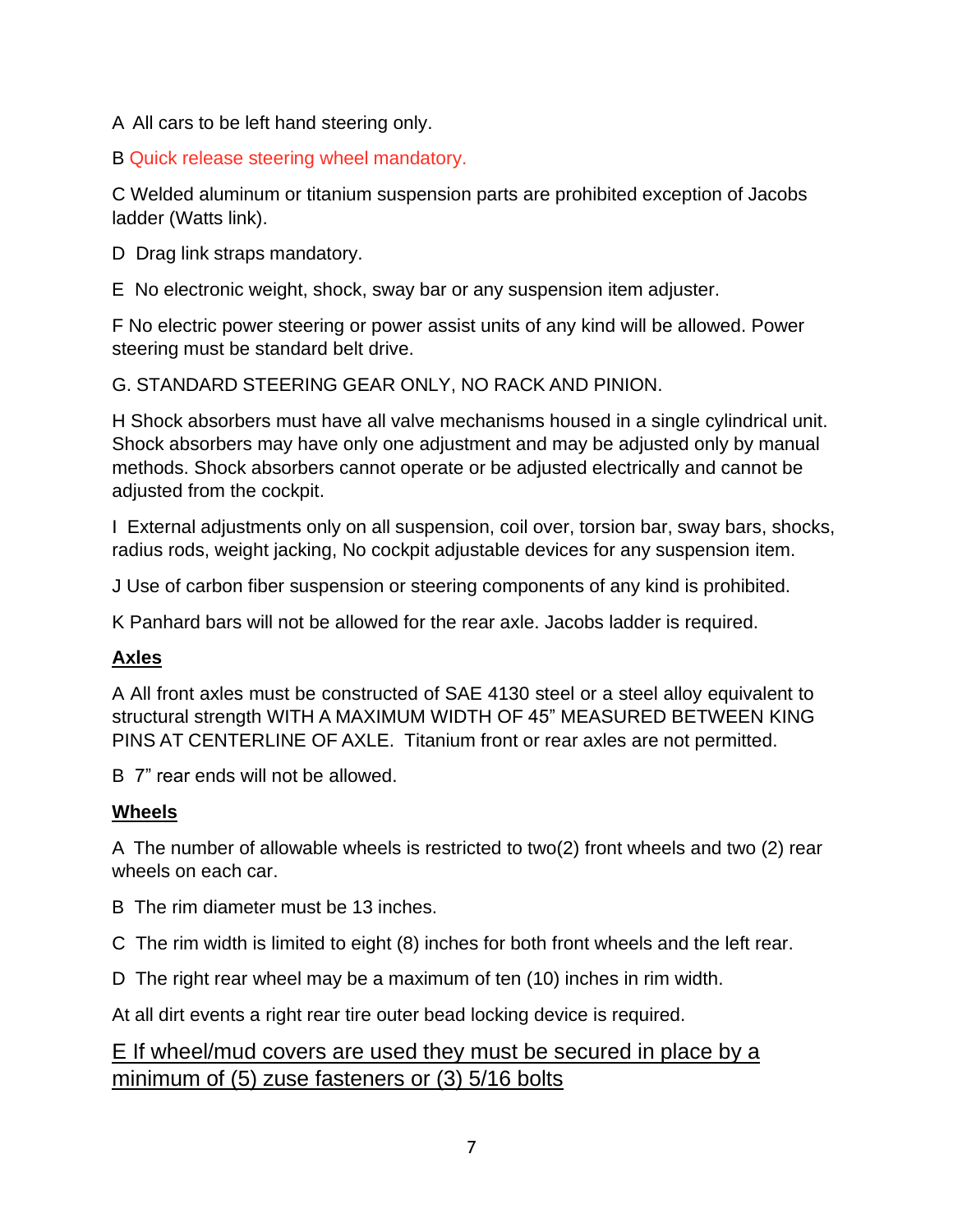FOR PAVEMENT EVENTS ONLY- Direct mount or spindle mount wheels are not approved for use on the right front corner. 6 pin style hubs will be required.

## **Tires**

A The use of any devise/s to alter the air pressure of the drive tires while the car is in motion is prohibited.

The tire listed below are the only tires approved for competition.

| Dirt              |                             |                     |
|-------------------|-----------------------------|---------------------|
| <b>Right Rear</b> | Hoosier #35172 80/10.0-13   | Branded USAC or D20 |
| Left Rear         | Hoosier #35140 74/10.30-13  | Branded USAC or D12 |
|                   | Hoosier #35155 76/10.0-13   | Branded USAC or D12 |
|                   | Hoosier #35165 78/10.0-13   | Branded USAC or D12 |
| Pavement          |                             |                     |
| Right Rear        | Hoosier #13210 10.0/23.5-13 | Branded USAC or 760 |
| Left Rear         | Hoosier #13195 10.0/22.0-13 | Branded USAC or MG5 |
| Front             | Hoosier DX2                 |                     |

B There will be no tire softening or treating of any kind. (dirt or asphalt).

FOR PAVEMENT EVENTS ONLY- The 4 tires on the car for qualifying or qualifying heat race will be required to be on the car for all remaining events for the day (Excluding trophy dashes unless used to set line up for feature event). Any tire changes after qualifying must be approved by the Series Director.

## **Throttle**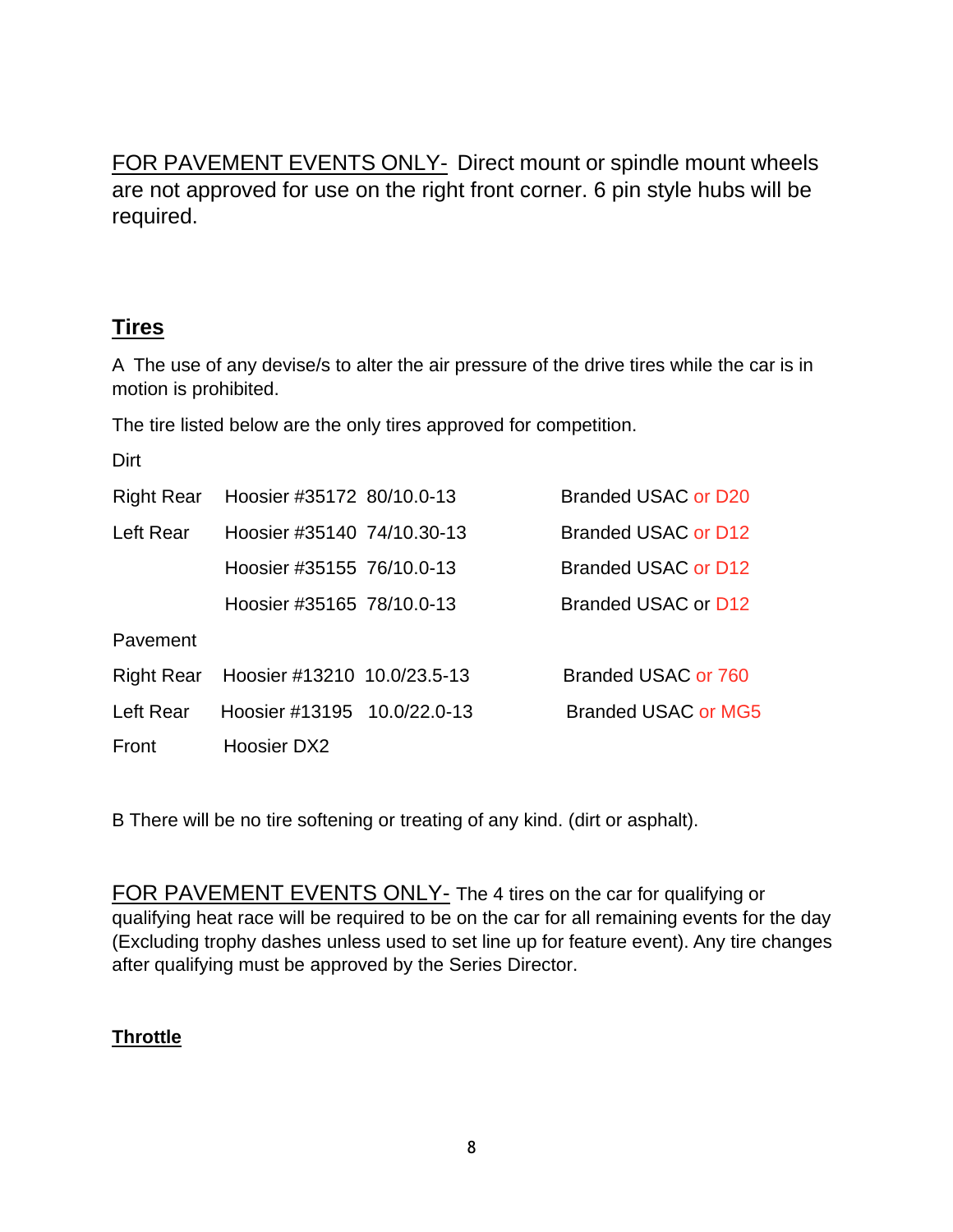A Throttle toe straps are mandatory. A minimum of three (3) return springs must be connected to the throttle and at least one of these must be connected to the butterfly shaft.

B If the throttle actuating mechanism is the cable type, the cable must be encased.

C The throttle pedal must have a wide-open pedal stop.

#### **Brakes**

A Cars must be equipped with an effective braking system.

B Master cylinders not fixed to the frame must have flexible lines

C Brake discs are limited to being manufactured of steel, ferrous or aluminum alloy. Titanium, carbon and/or carbon composite, brake discs are not allowed.

D ONLY 2 PISTON CALIPERS ARE APPROVED FOR USE ON THE FRONT AXLE RIGHT SIDE OR LEFT.

E BRAKE PROPORTIONING VALVES ARE APPROVED FOR USE BUT MUST BE STANDARD AND MANUALLY ADJUSTED. PROPORTIONING VALVES CAN BE COCKPIT MOUNTED.

FOR PAVEMENT EVENTS ONLY- working brakes with steel brake rotors required on both front wheels.

F. If at any time during competition it becomes evident that a car is without brakes, the necessary repairs must be completed before the car can continue in competition.

#### **Engine, Starter and Clutch**

A Starter and de-clutching device are provided with the Ford Focus engine package and must be operational. The car must have a neutral position in the final drive.

B All cars must carry an on-board battery capable of starting the engine.

#### **Ford Focus Midget Engine**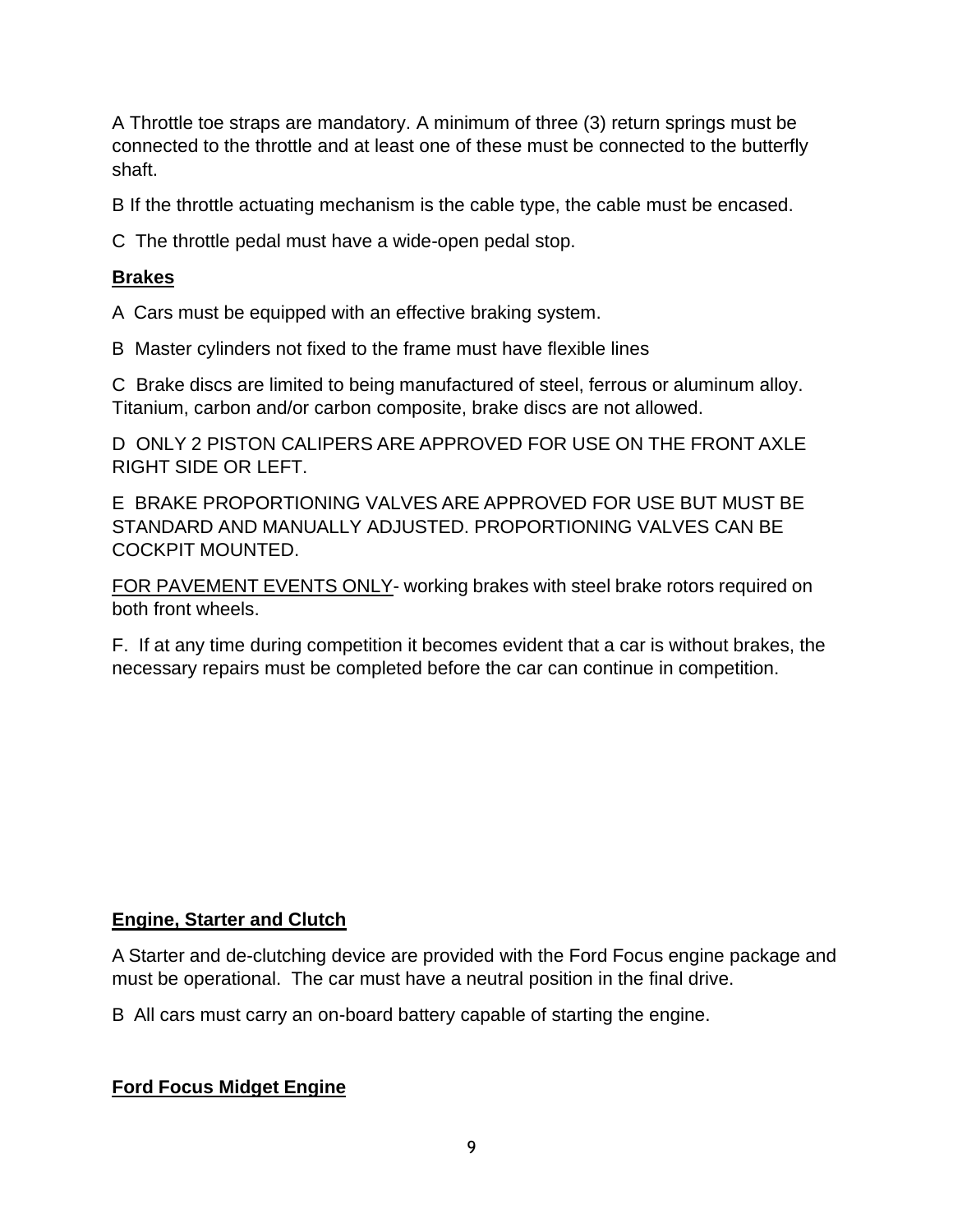The only authorized engine in this series is the unaltered Ford Focus engine package as developed by SCREAM for Ford and USAC. All engines shall be certified "series legal" and sealed by the series technical director prior to competition. Any tampering with the seals will be cause for disqualification and strict disciplinary action. Any damaged seals must be reported immediately for recertification and replacement. All engine repairs and certifications are to be performed by series technical director or his authorized agent. ANY ENGINE PURCHASED FROM OUTSIDE OUR SERIES MUST BE CERTIFIED PRIOR TO USE. ANY ENGINE NOT CERTIFIED WILL BE CONSIDERED NOT APPROVED.

A The following parts are supplied with the Ford Focus engine package and may not be modified or substituted.

Flywheel Clutch Assembly

Throttle Bodies Ignition Trigger, Controller, and Coils

Oiling System (remote oil filter and accumulator optional)

B The following parts are supplied with the Ford Focus engine and may be modified and/or substituted.

Air Cleaner- Ford Focus K&N Part# AP-3051 may be substituted for the original foam air cleaner.

Air Cleaner- Ford Focus Walker Performance Filter #3000729 (replacement filter only) #3000639 (w/stacks) this filter must be used with the stacks supplied and un altered.

Fuel Pump (Any substitutions must remain belt driven and be approved by technical director )

Nozzles, Jets and Valve Bodies

Spark Plugs, Spark Plug Wires

Ignition settings within the parameters of the spec ignition

Oil and Oil Filter

C There are 2 approved exhaust systems for competition with the Northwest Focus Midget Series.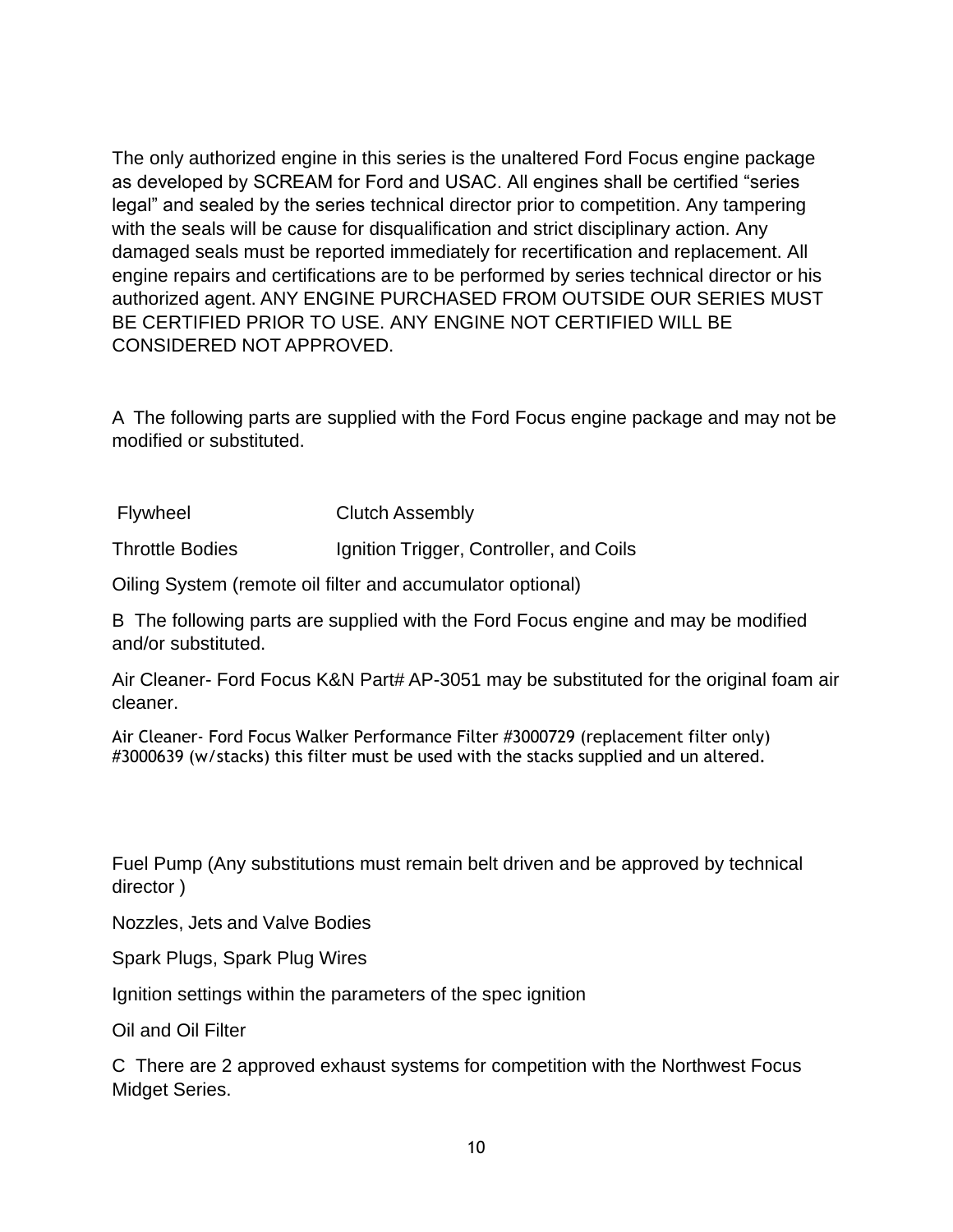1 - B&B Performance Exhaust.

Header #FRAC-0291

Collector #FRAC-0292

Muffler #FRAC-0310

- 2 OPC Ford Focus Midget Complete Exhaust #OPC-0201
- 3- OPC Ford Focus Midget Complete Exhaust #OPC-0201-SS

D Tracks requiring additional sound reduction, the Extreme Muffler and U-bend must be used.

Extreme Muffler, U-Bend #966-2020-2

Contact phone: #805-584-2984

E Pure methanol is the only approved fuel. NO ADDITIVES

F All fuel is subject to testing at any time.

G Ignition and Electronic Equipment

H All cars must be equipped with an ignition switch or emergency shutoff located within easy reach of the driver and clearly marked on and off.

I Electronically controlled fuel injection systems are not permitted.

J The only ignition controllers and coils allowed are the following:

- Electromotive HPX Ignition (purple)
- Electromotive XDI Ignition (silver)
- Electromotive coils supplied with above ignitions, Motorcraft #988f-12029-AC coil pack or any stock Ford Focus replacement for 2 liter Zetec engine (any above coils may be used on Electromotive controllers)

K Electronics that provide traction control are prohibited. All electronic components may be inspected, sealed, or confiscated at any time by Technical Director. The Maximum penalty for utilizing traction control is one year suspension from competition and loss of all points for the season.

L The use of electronic logic processors to control any function of the race car, and/or any system for gathering continuous data from any function of the race car is strictly prohibited. Tachometers are the only item approved for use to collect/record data.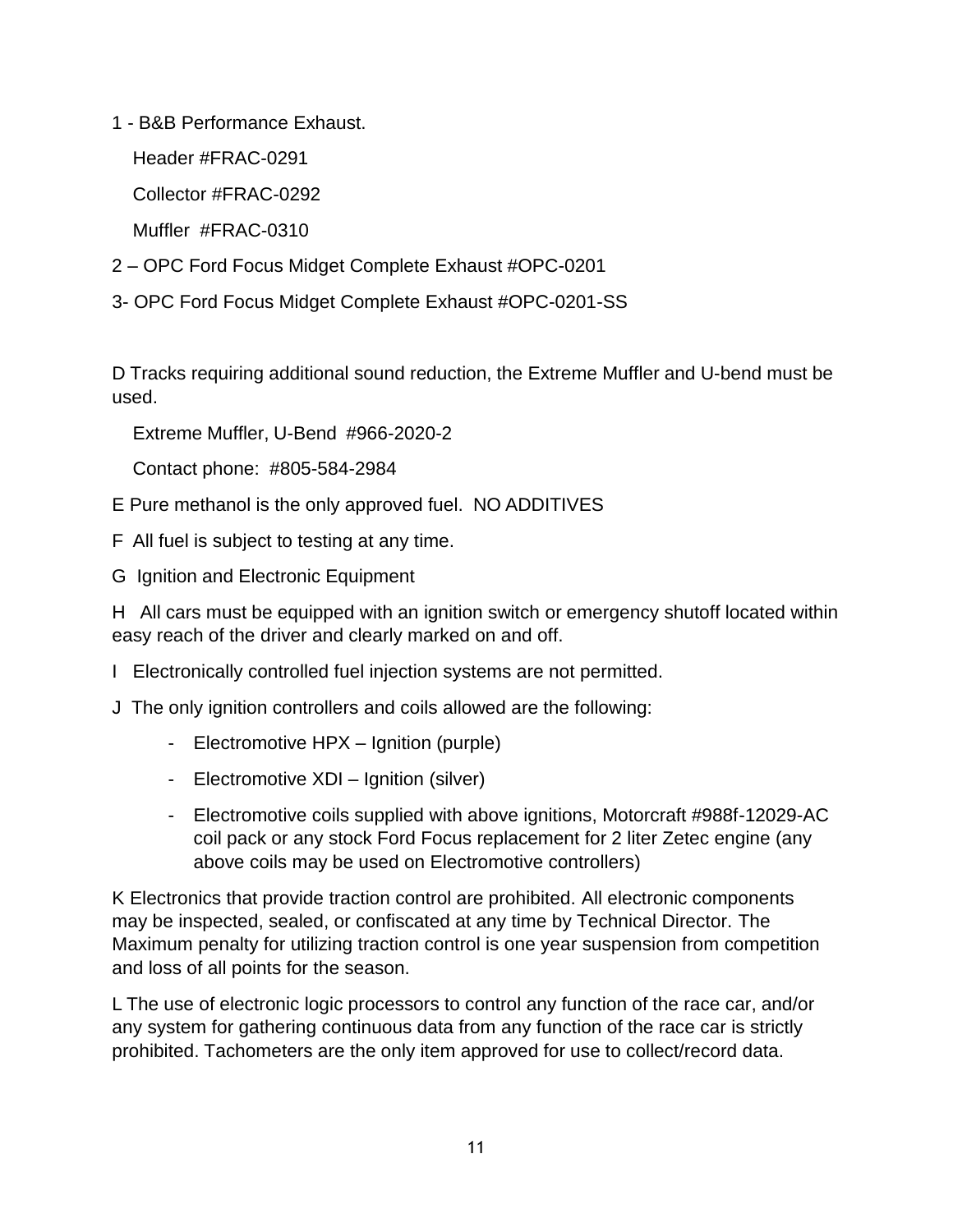M Electronic ignition system may only be used to control; coil(s), trigger(s), spark curve(s) and RPM limits.

## **Safety Equipment**

Each Competitor is solely responsible for the effectiveness of personal safety equipment used during an event. Each competitor is expected to investigate and educate themselves with the effectiveness and availability of personal safety equipment.

A Approved aluminum or composite seats may be used, no fiberglass. Seats must be mounted with minimum of 4 bolts 5/16 diameter. Seats must be installed and used in accordance with manufacturer's instruction.

B Headrest (behind head) should include padding.

C Seat belts must meet SFI 16.5 or SFI 16.1, be within two (2) years from date of manufacturer. (must have label) Seat belts must be installed and used in accordance with manufacturer's instructions.

D Helmets – All participating drivers must wear safety helmets designed specifically for auto racing that meet or exceeds the SA2015 Snell Foundation 31.1 Specifications and are labeled as such. Helmets will be subject to inspection at each event by the Technical Director.

E Uniforms – All drivers must wear fire resistant underwear, socks, shoes, gloves and a one-piece fire resistant uniform fitted snugly around the neck, wrists and ankles. It is recommended that you also wear a fire resistant head sock and/or helmet skirt. Recommended all above items meet SFI Foundation Specifications 3.2A/5 and 3.3

F Arm Restraints – Arm restraints are mandatory and must be worn at all times during competition.

G Roll cage nets will be required if full containment seats are not utilized.

H If required, cars will be fitted with roll cage nets on both the left and right sides of the roll cage for all events. All roll cage nets must conform to SFI Specifications 37.1, which specifies a functional quick release opening mechanism. The life of roll cage nets shall not exceed two (2) years. Caution should be used when positioning head restraining nets to be certain that the driver's head cannot get under the net in case of an accident. The bottom of the roll cage net should be as close to the top of the shoulder as possible.

I Roll cage padding conforming to SFI specification 45.1 Mandatory if not utilizing full containment seat in all areas surrounding head, highly recommended with full containment seat.